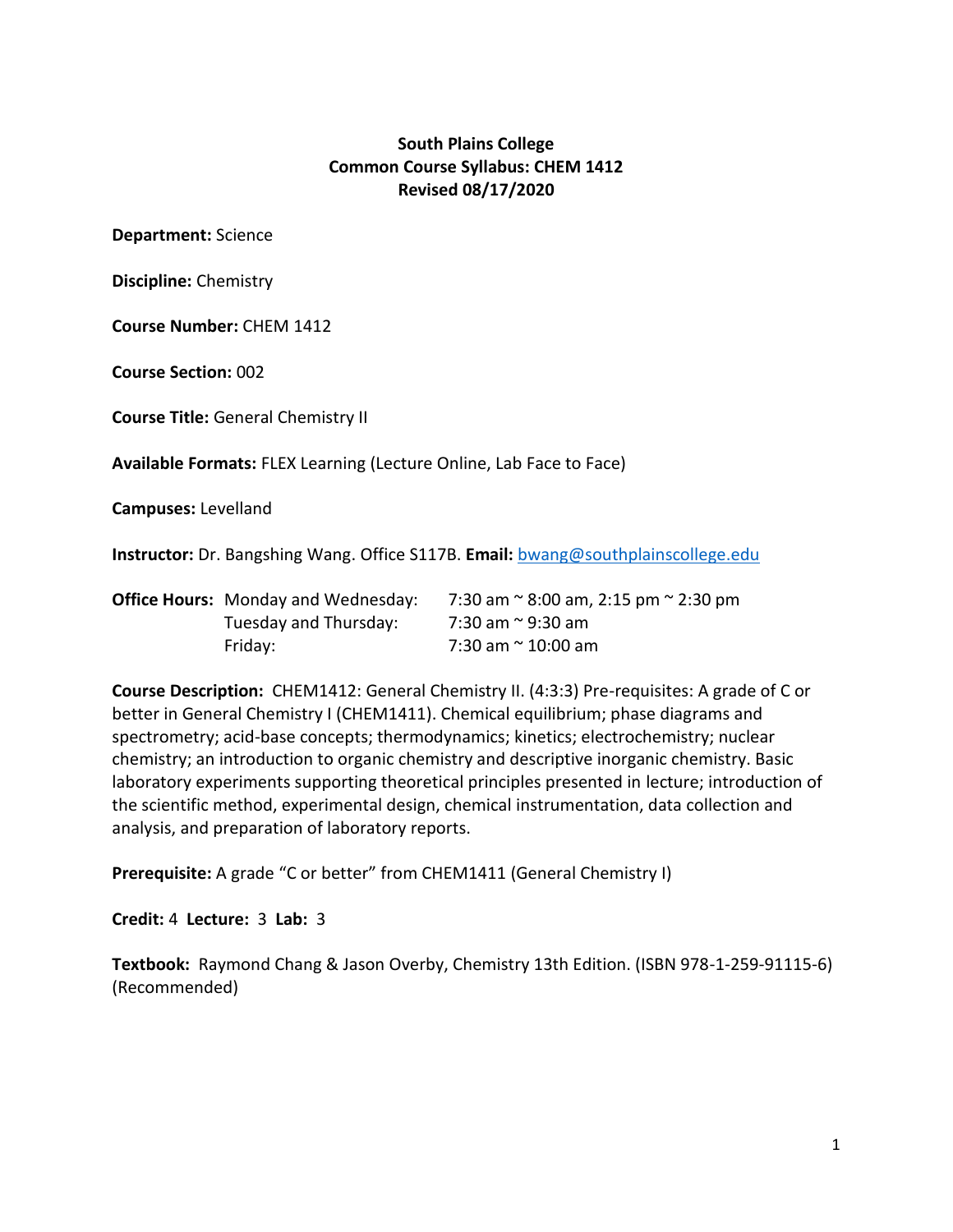## **Supplies: Required**

- CHEM1412 lab manual
- $\bullet$  Safety glasses/goggles
- Scientific calculator. Usage of cell phones *WILL NOT BE* allowed on exam!

#### **This course partially satisfies a Core Curriculum Requirement**:

Life and Physical Sciences Foundational Component Area (030)

## **Core Curriculum Objectives addressed:**

- **Communications skills**—to include effective written, oral and visual communication
- **Critical thinking skills**—to include creative thinking, innovation, inquiry, and analysis, evaluation and synthesis of information
- **Empirical and quantitative competency skills**—to manipulate and analyze numerical data or observable facts resulting in informed conclusions
- **Teamwork**—to include the ability to consider different points of view and to work effectively with others to support a shared purpose or goal

## **Student Learning Outcomes:**

## *From Lecture:*

- 1. State the characteristics of liquids and solids, including phase diagrams and spectrometry.
- 2. Articulate the importance of intermolecular interactions and predict trends in physical properties.
- 3. Identify the characteristics of acids, bases, and salts, and solve problems based on their quantitative relationships.
- 4. Identify and balance oxidation-reduction equations and solve redox titration problems.
- 5. Determine the rate of a reaction and its dependence on concentration, time, and temperature.
- 6. Apply the principles of equilibrium to aqueous systems using Le Chatelier's Principle to predict the effects of concentration, pressure, and temperature changes on equilibrium mixtures.
- 7. Analyze and perform calculations with the thermodynamic functions, enthalpy, entropy, and free energy.
- 8. Discuss the construction and operation of galvanic and electrolytic electrochemical cells and determine standard and non‐standard cell potentials.
- 9. Define nuclear decay processes.
- 10. Describe basic principles of organic chemistry and descriptive inorganic chemistry.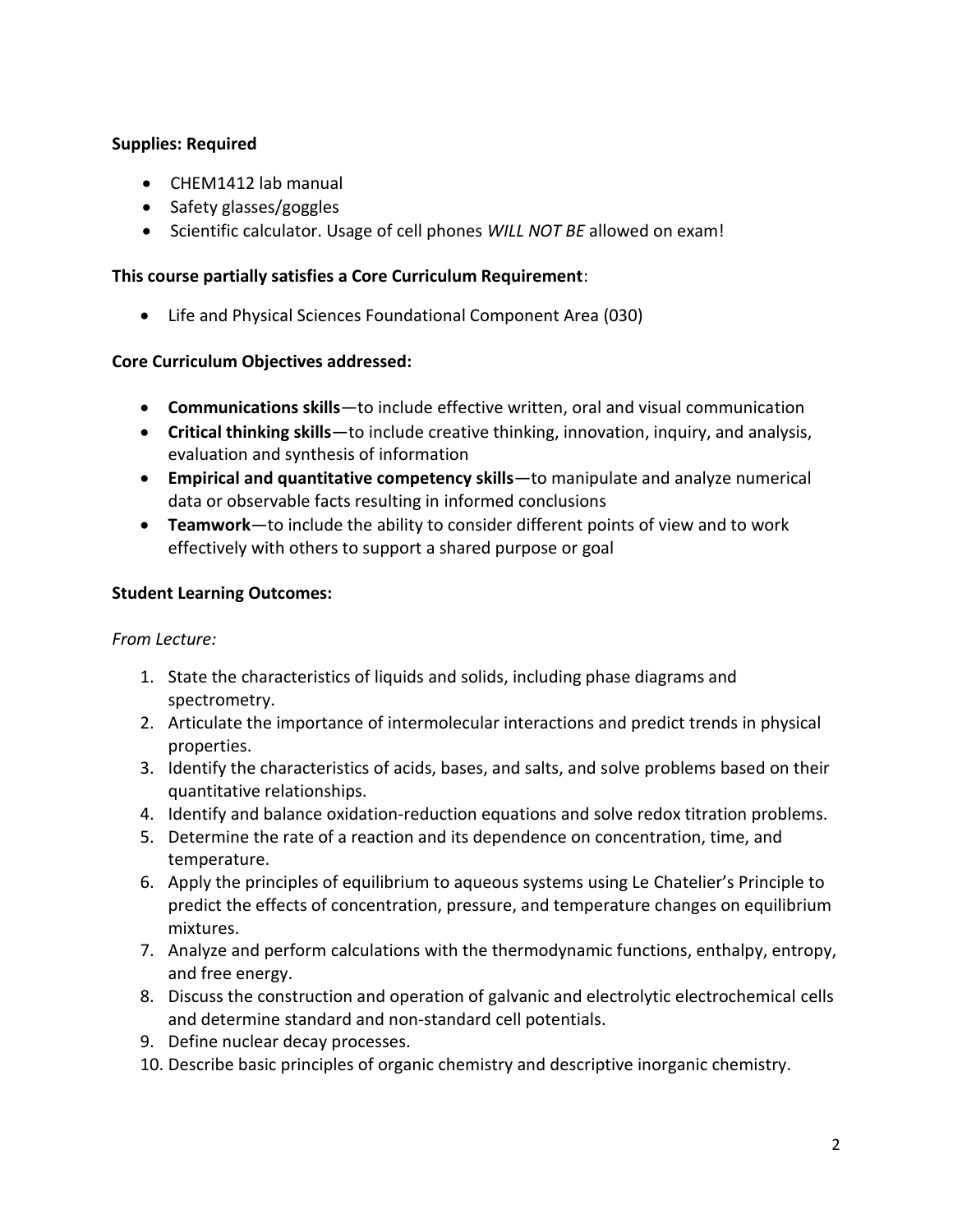## *From Lab:*

- 1. Use basic apparatus and apply experimental methodologies used in the chemistry laboratory.
- 2. Demonstrate safe and proper handling of laboratory equipment and chemicals.
- 3. Conduct basic laboratory experiments with proper laboratory techniques.
- 4. Make careful and accurate experimental observations.
- 5. Relate physical observations and measurements to theoretical principles.
- 6. Interpret laboratory results and experimental data and reach logical conclusions.
- 7. Record experimental work completely and accurately in laboratory notebooks and communicate experimental results clearly in written reports.
- 8. Design fundamental experiments involving principles of chemistry and chemical instrumentation.
- 9. Identify appropriate sources of information for conducting laboratory experiments involving principles of chemistry.

## **Student Learning Outcomes Assessment:**

Few topics/questions from the exams will be selected to assess the students learning outcomes at the end of semester.

## **Course Evaluation/Grading Policy:**

*LECTURE EXAMS:* There will be THREE exams and they will be taken on *Blackboard*; these exams will cover the materials in the lecture notes, and the schedule of the exams are on the course schedule. Exams will be in a multiple-choice format. Only the materials discussed in the lecture notes will be on the exam and you will have designated time to finish the exam. There will be no make-ups for lecture exams unless a student is hospitalized due to COVID. This will require documentation to be provided to the Dean of Students and/or the Associate Director of Health & Wellness. All other missed lecture exams will receive a grade of zero.

- Lecture exam 1 (Chapters 12 and 13) 100 points
- Lecture exam 2 (Chapters 14 and 15) 100 points
- Lecture exam 3 (Chapters 16 and 17) 100 points

## *The materials scheduled for each lecture exam by subject to change, this change will be announced in advance if necessary.*

*EXAM PRACTICE REVIEW:* There will be FOUR exam practice reviews, sole purpose of exam practice review is to help prepare for the exam and it does not count towards the total grade. Highly recommend students spend quality time with the exam review as it will prepare you for the exam.

*LAB EXPERIMENTS/PRACTICES:* Lab reports/practices will be collected for grading at the end of each lab experiment day. Students will complete the lab assignments for grading before leaving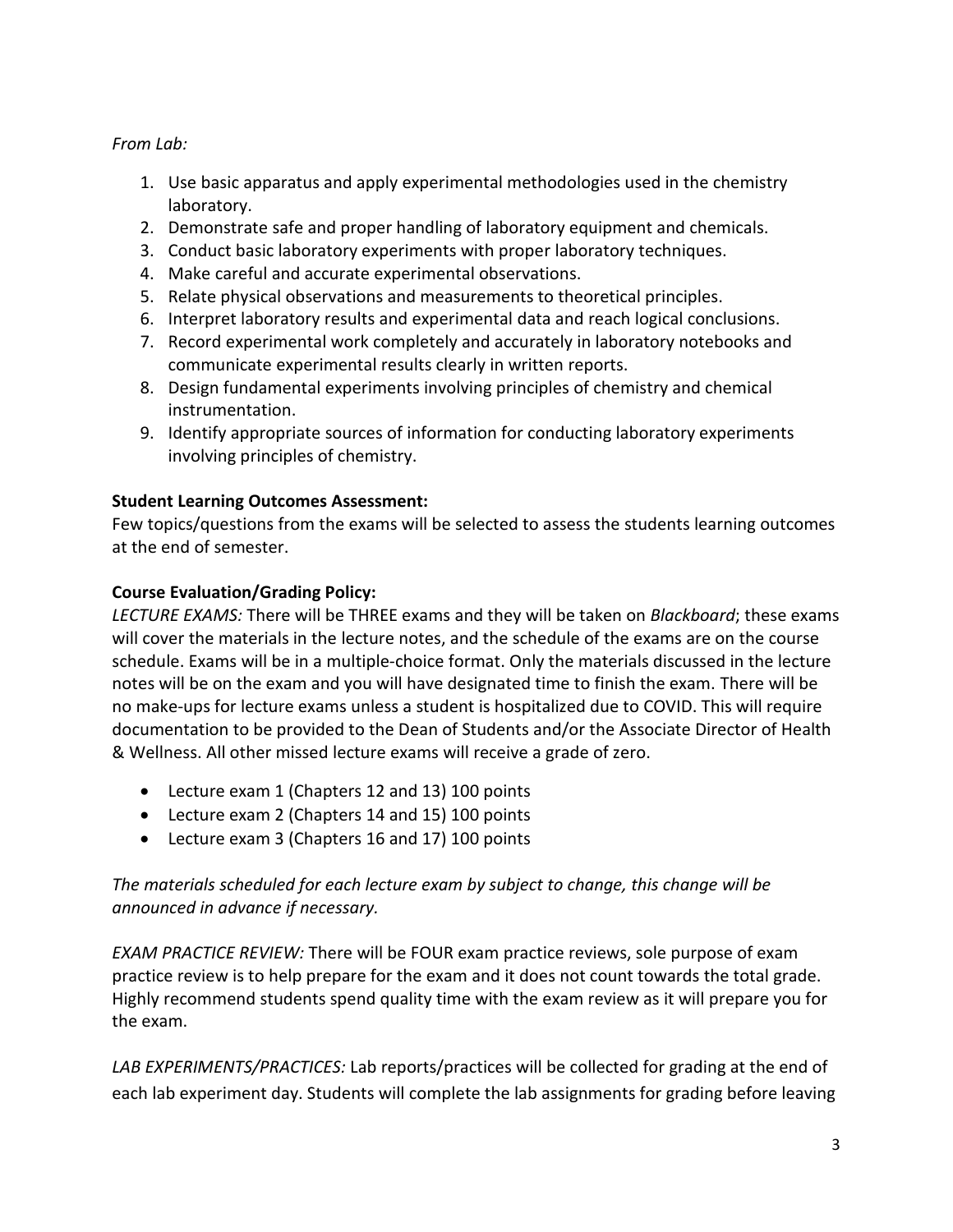the lab. Each lab assignment will be worth 10 points, which will add up to 140 points of your final grade. We will have total 14 labs and worksheet assignments; The laboratory portion of this class will be comprised of topic discussion, practice worksheets and lab experiments. The lab portion of this course will consist of group work to perform lab experiments. There will be no make-up labs for the missed lab; students will receive ZERO for the lab section if missed.

*FINAL EXAM:* The final exam will cover chapter 18, 19 and 24, they will be taken on *Blackboard*. The schedule of the final exam is on the course schedule. There will be no make-up exam for the final exam. The final exam will count 100 points. The format will be multiple-choice, and a maroon scantron is required for the exam. Only the materials covered in the lectures will be on the exam and you will have designated class time to finish the exam. There will be no makeup for final exams; missed final exam will result in a grade of ZERO.

Grading based on percentage: The grade distribution:

|                 | <b>Total Possible point:</b> | 540 points |
|-----------------|------------------------------|------------|
| $F =$ below 60% | Lab Experiments:             | 140 points |
| $D = 60 - 69%$  | Final Exam:                  | 100 points |
| $C = 70 - 79%$  | Lecture Exam 3:              | 100 points |
| $B = 80 - 89%$  | Lecture Exam 2:              | 100 points |
| $A = 90 - 100%$ | Lecture Exam 1:              | 100 points |
|                 |                              |            |

#### **Attendance Policy:**

It is vitally important that you attend all lectures and labs in order to do well in this course. If you miss *TEN* or more assignments (lab experiments and exams), I will drop you from the course with a grade of X, F, or U. *If student is out due to COVID-19 or exposure to COVID-19, the appropriate equivalent arrangements will be made for that student to complete the assignments missed during quarantine period.*

*Students are expected to attend all classes in order to be successful in a course. The student may be administratively withdrawn from the course when absences become excessive as defined in the course syllabus. When an unavoidable reason for class absence arises, such as illness, an official trip authorized by the college or an official activity, the instructor may permit the student to make up work missed. It is the student's responsibility to complete work missed within a reasonable period of time as determined by the instructor. Students are officially enrolled in all courses for which they pay tuition and fees at the time of registration. Should a student, for any reason, delay in reporting to a class after official enrollment, absences will be attributed to the student from the first-class meeting. Students who enroll in a course but have "Never Attended" by the official census date, as reported by the faculty member, will be administratively dropped by the Office of Admissions and Records. A student who does not meet the attendance requirements of a class as stated in the course syllabus and does not officially withdraw from that course by the official census date of the semester, may be administratively withdrawn from that course and receive a grade of "X" or "F" as determined by the instructor. Instructors are*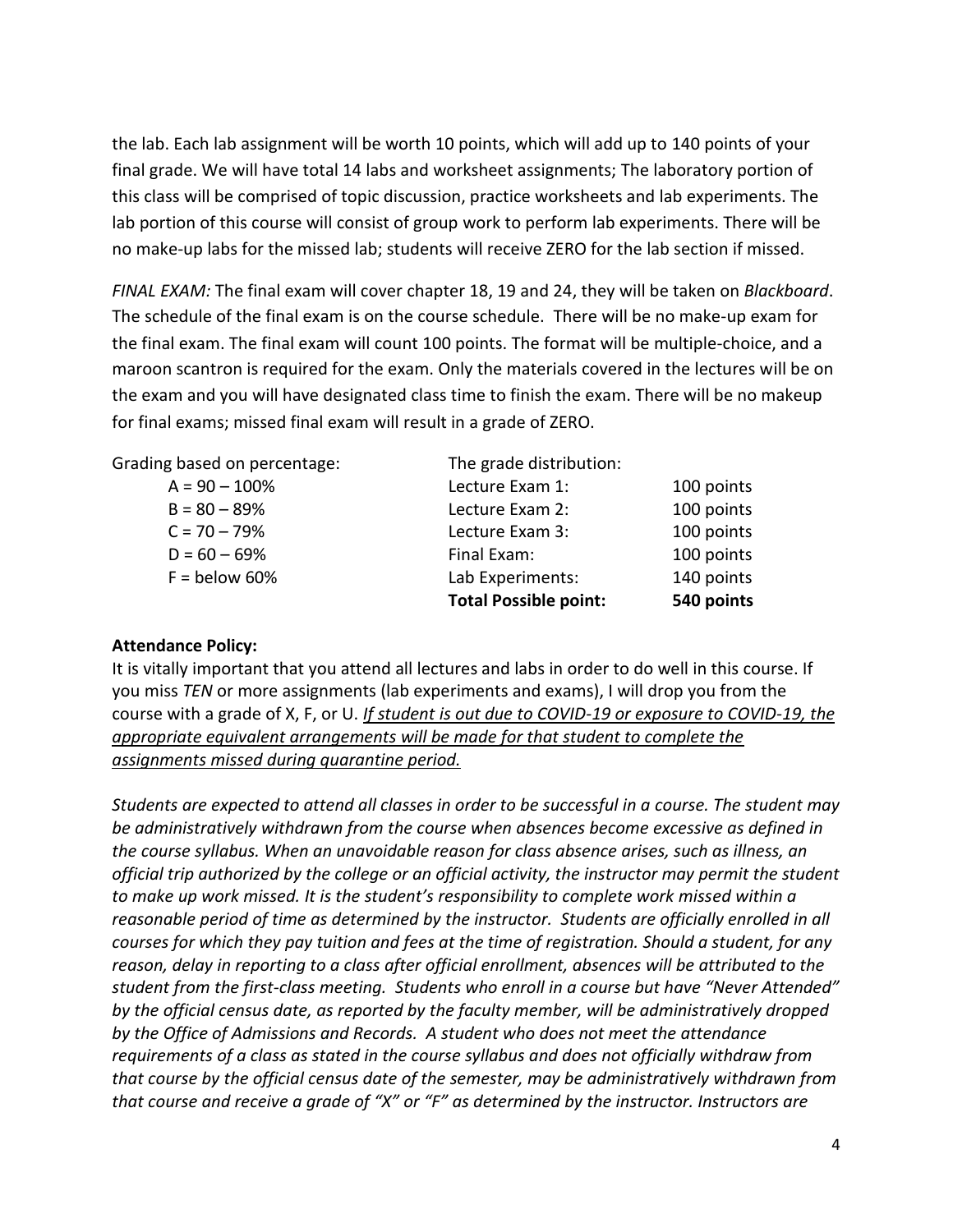*responsible for clearly stating their administrative drop policy in the course syllabus, and it is the student's responsibility to be aware of that policy. It is the student's responsibility to verify administrative drops for excessive absences through MySPC using his or her student online account. If it is determined that a student is awarded financial aid for a class or classes in which the student never attended or participated, the financial aid award will be adjusted in accordance with the classes in which the student did attend/participate and the student will owe any balance resulting from the adjustment.*

**Plagiarism and Cheating:** Students are expected to do their own work on all projects, quizzes, assignments, examinations, and papers. Failure to comply with this policy will result in a grade of ZERO for the assignment and can result in an F for the course if circumstances warrant. This ZERO will not be replaced at the end of semester.

Plagiarism violations include, but are not limited to, the following:

- 1. Turning in a paper that has been purchased, borrowed, or downloaded from another student, an online term paper site, or a mail order term paper mill;
- 2. Cutting and pasting together information from books, articles, other papers, or online sites without providing proper documentation;
- 3. Using direct quotations (three or more words) from a source without showing them to be direct quotations and citing them; or
- 4. Missing in-text citations.

Cheating violations include, but are not limited to, the following:

- 1. Obtaining an examination by stealing or collusion;
- 2. Discovering the content of an examination before it is given;
- 3. Using an unauthorized source of information (notes, textbook, text messaging, internet, apps) during an examination, quiz, or homework assignment;
- 4. Entering an office or building to obtain unfair advantage;
- 5. Taking an examination for another;
- 6. Altering grade records;
- 7. Copying another's work during an examination or on a homework assignment;
- 8. Rewriting another student's work in Peer Editing so that the writing is no longer the original student's;
- 9. Taking pictures of a test, test answers, or someone else's paper.

**Student Code of Conduct Policy**: Any successful learning experience requires mutual respect on the part of the student and the instructor. Neither instructor nor student should be subject to others' behavior that is rude, disruptive, intimidating, aggressive, or demeaning**.** Student conduct that disrupts the learning process or is deemed disrespectful or threatening shall not be tolerated and may lead to disciplinary action and/or removal from class.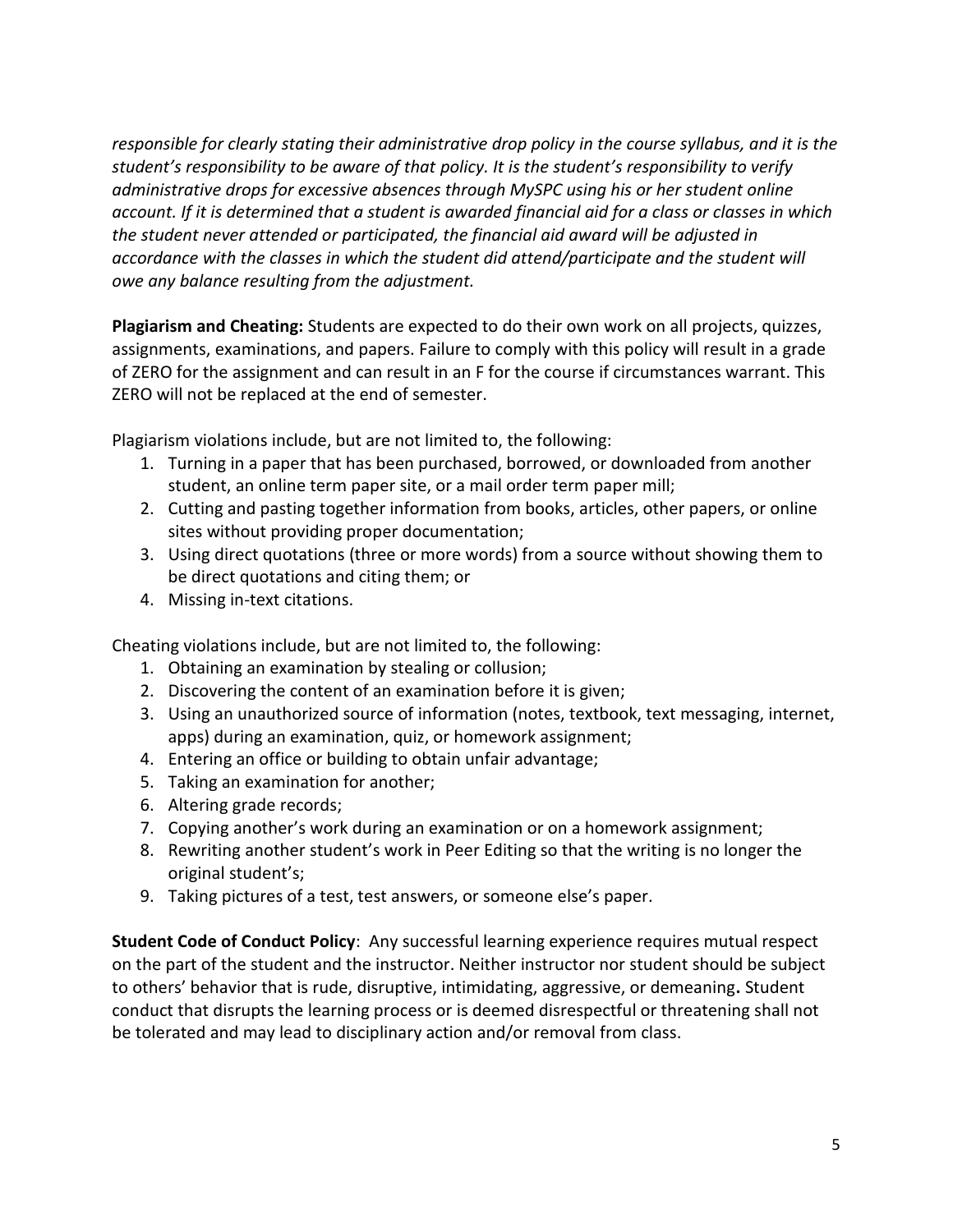#### **COVID-19**

It is the policy of South Plains College for the Fall 2020 semester that as a condition of oncampus enrollment, all students are required to engage in safe behaviors to avoid the spread of COVID-19 in the SPC community. Such behaviors specifically include the requirement that all students properly wear CDC-compliant face coverings while in SPC buildings including in classrooms, labs, hallways, and restrooms. Failure to comply with this policy may result in dismissal from the current class session. If the student refuses to leave the classroom or lab after being dismissed, the student may be referred to the Dean of Students on the Levelland campus or the Dean/Director of external centers for Student Code of Conduct Violation.

**Email:** When you have questions, problems, or comments, you can e-mail me directly to *bwang@southplainscollege.edu*. Please refrain from using the BlackBoard Course Messages tool to message me. I will respond to your email in a timely manner (within 24 hours), emails received after 10:00 PM on Monday through Thursday will receive a response next morning. Emails received on Friday through Sunday will get a response usually same day email received, unless email was sent after 10:00 PM. I generally will not check my email often during the weekend, but I will reply to your email in a timely manner when I see them.

**Expectations when Corresponding:** Please be polite, courteous, and respectful when communicating. Do not use profanity under any circumstances. Do not write disrespectful, insulting, mean, rude, profane, insensitive, or other hurtful messages or comments under any circumstances. Failure to abide by this policy will result in the appropriate disciplinary actions.

**Online Disclaimer:** This is to notify you that materials you may be accessing in chat rooms, emails, discussion forums or unofficial web pages are not officially sponsored by the instructor or South Plains College. The United States Constitution rights of free speech apply to all members of our community regardless of the medium used. The instructor and South Plains College disclaim all liability for data, information or opinions expressed in these forums.

## **Minimum Computer Requirements:**

- 1. Personal computer
- 2. Web Browser: Google Chrome works best
- 3. A high-speed internet connection
- 4. Microsoft Word and Microsoft PowerPoint software (a recent version)
- 5. Software or Program to read PDFs
- 6. A good soundcard and functioning speakers
- 7. Knowledge of how to navigate web pages and how to deal with pop-up blockers and other devices and warnings on your browser
- 8. Knowledge of how to download files from the internet and find them on your computer once they are downloaded
- 9. Knowledge of basic operations of Microsoft Word and Microsoft PowerPoint
- 10. Knowledge of how to view and adjust videos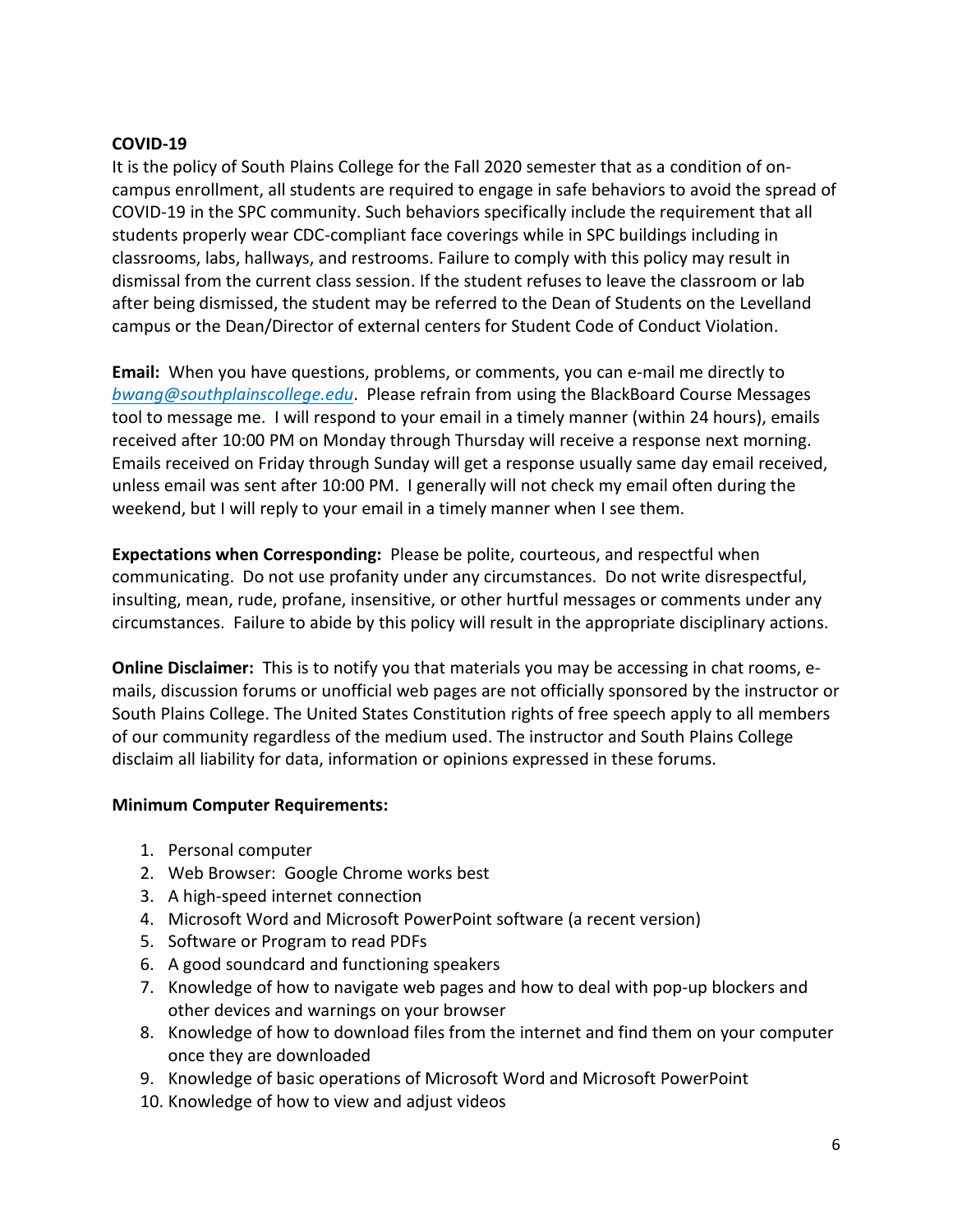**Copyright Notice:** All material presented by the instructor in this online class is copyright protected. The material presented by the instructor may not be modified or altered in any way. You have permission to print out **one** copy of any material presented by the instructor in this online class (course syllabus, lecture notes, lab experiments and exam reviews). The one copy must only be used for your personal educational use during this semester. The material may not be altered or modified in any way. The material may not be distributed in any way. You have permission to download the same material to your computer hard drive or other medium in order to print out the material. Any material downloaded must only be used for your personal educational use. The downloaded material may not be altered or modified in any way. The downloaded material may not be distributed in any way.

**Computer Problems or Blackboard Server Problems:** If a student's internet connection goes down, or a student's computer crashes or otherwise becomes inoperable for Blackboard, it is the responsibility of the student to have their internet connection and/or computer repaired as soon as possible in order to avoid getting behind in the class. While the computer and/or internet connection is being repaired, the student should seek an alternate computer. This could be a friend's computer, a relative's computer, a computer at a library, or a computer at the computer lab on the Levelland or Reese campuses. It will be the student's responsibility to find an alternate computer to avoid getting behind in the class. Internet problems and/or the crash or inoperability of a computer will not be an acceptable excuse for being late with any assignments or getting behind with the chapter modules*. It is the responsibility of the student to have a backup plan in place.* If the Blackboard server goes down, the appropriate time extensions on any quizzes will be determined and announced by the instructor.

**Logging into the Course:** You are not allowed to give your user ID and/or password to anyone. You will be dropped and given an F for your final grade if someone besides you is caught logging into this course under your user ID and/or password.

**Diversity Statement:** In this class, the teacher will establish and support an environment that values and nurtures individual and group differences and encourages engagement and interaction. Understanding and respecting multiple experiences and perspectives will serve to challenge and stimulate all of us to learn about others, about the larger world and about ourselves. By promoting diversity and intellectual exchange, we will not only mirror society as it is, but also model society as it should and can be.

**Disability Statement:** Students with disabilities, including but not limited to physical, psychiatric, or learning disabilities, who wish to request accommodations in this class should notify the Disability Services Office early in the semester so that the appropriate arrangements may be made. In accordance with federal law, a student requesting accommodations must provide acceptable documentation of his/her disability to the Disability Services Office. For more information, call or visit the Disability Services Office at Levelland (Student Health & Wellness Office) 806-716-2577, Reese Center (Building 8) 806-716-4675, or Plainview Center (Main Office) 806-716-4302 or 806-296-9611.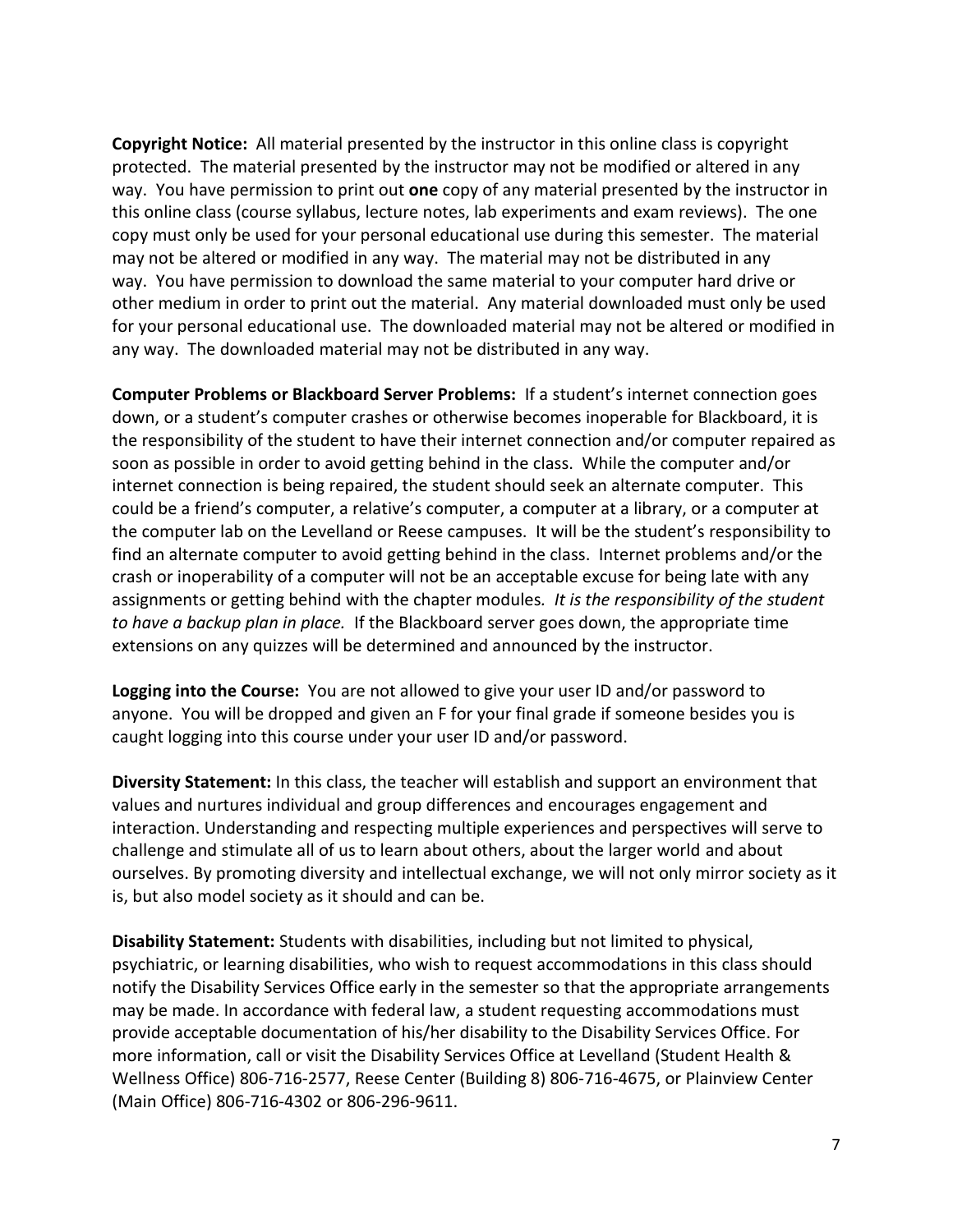**Nondiscrimination Policy:** South Plains College does not discriminate on the basis of race, color, national origin, sex, disability or age in its programs and activities. The following person has been designated to handle inquiries regarding the non-discrimination policies: Vice President for Student Affairs, South Plains College, 1401 College Avenue, Box 5, Levelland, TX 79336. Phone number 806-716-2360.

**Title IX Pregnancy Accommodations Statement:** If you are pregnant, or have given birth within six months, Under Title IX you have a right to reasonable accommodations to help continue your education. To [activate](http://www.southplainscollege.edu/employees/manualshandbooks/facultyhandbook/sec4.php) accommodations you must submit a Title IX pregnancy accommodations request, along with specific medical documentation, to the Director of Health and Wellness. Once approved, notification will be sent to the student and instructors. It is the student's responsibility to work with the instructor to arrange accommodations. Contact the Director of Health and Wellness at 806-716-2362 or [email](http://www.southplainscollege.edu/employees/manualshandbooks/facultyhandbook/sec4.php) [cgilster@southplainscollege.edu](mailto:cgilster@southplainscollege.edu) for assistance.

**SAFETY RULES:** *As a faculty member, I am deeply invested in the well-being of each student I teach. I am here to assist you with your work in this course. If you come to me with other noncourse-related concerns, I will do my best to help. It is important for you to know that all faculty members are mandated reporters of any incidents of sexual misconduct. That means that I cannot keep information about sexual misconduct confidential if you share that information with me. Dr. Lynne Cleavinger, the Director of Health & Wellness, can advise you confidentially as can any counselor in the Health & Wellness Center. They can also help you access other resources on campus and in the local community. You can reach Dr. Cleavinger at 716-2563 or [lcleavinger@southplainscollege.edu](mailto:lcleavinger@southplainscollege.edu) or go by the Health and Wellness Center. You can schedule an appointment with a counselor by calling 716-2529*